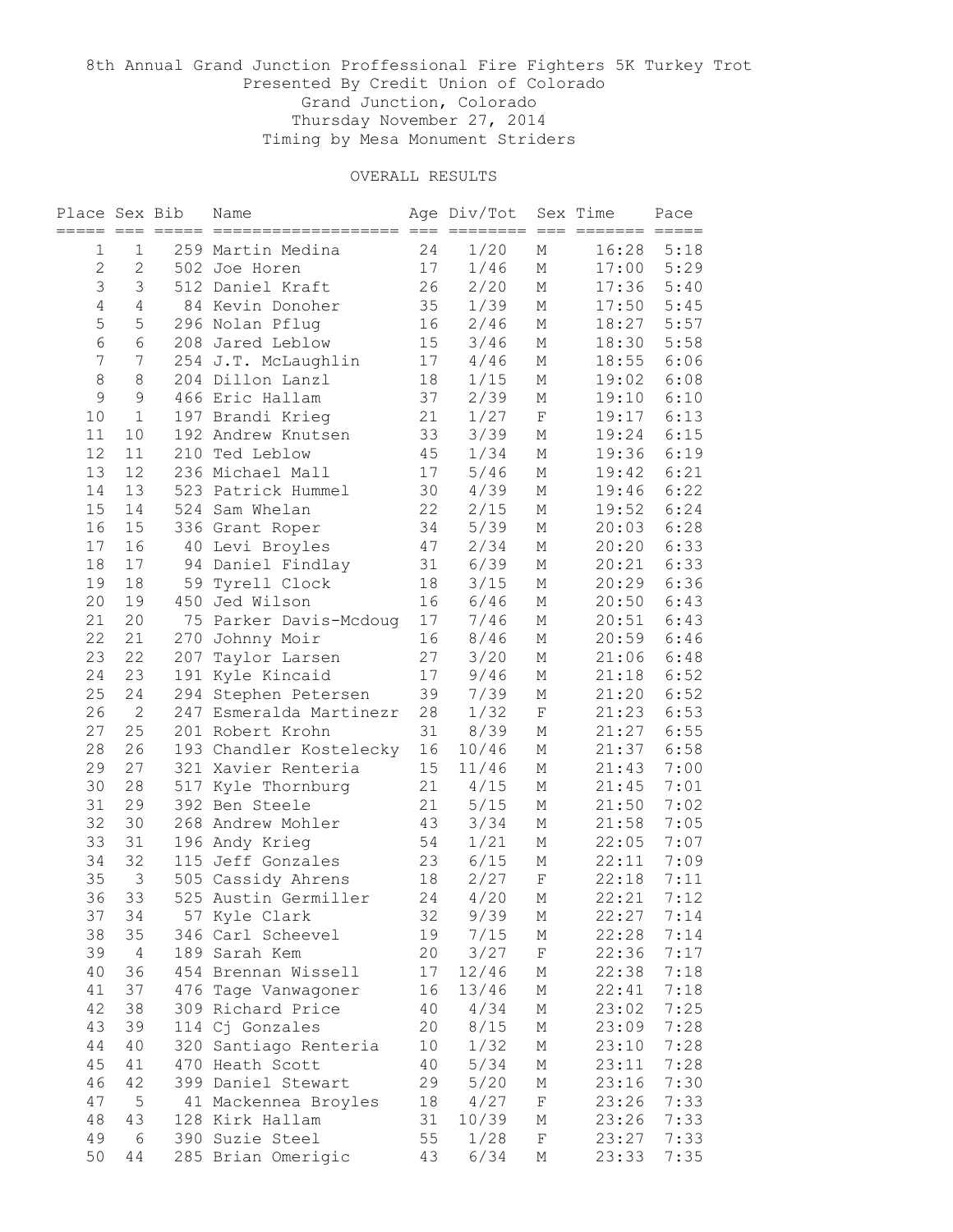| Place Sex Bib<br>$=$ $=$ $=$ |             |     | Name                    |        | Age Div/Tot<br>$=$ $=$ $-$ |                    | Sex Time | Pace |
|------------------------------|-------------|-----|-------------------------|--------|----------------------------|--------------------|----------|------|
| 51                           | 45          |     | 168 Jakob Hulquest      | 14     | 14/46                      | М                  | 23:35    | 7:36 |
| 52                           | 7           |     | 52 Courtlyn Carpenter   | 20     | $5/27$                     | $\mathbf F$        | 23:40    | 7:37 |
| 53                           | $\,8\,$     |     | 434 Heather Weirath     | 42     | 1/40                       | $\mathbf F$        | 23:41    | 7:38 |
| 54                           | 46          |     | 435 Michael Weirath     | 46     | 7/34                       | М                  | 23:49    | 7:40 |
| 55                           | 47          | 511 | Tyler Wacker            | 20     | 9/15                       | М                  | 23:53    | 7:42 |
| 56                           | 48          |     | 71 Logan Crim           | 17     | 15/46                      | М                  | 23:55    | 7:42 |
| 57                           | 49          |     | 255 Jim McLaughlin      | 51     | 2/21                       | М                  | 24:02    | 7:44 |
| 58                           | 50          |     | 287 Grayson Oroark      | 22     | 10/15                      | М                  | 24:03    | 7:45 |
| 59                           | 51          |     | 274 David Nation        | 14     | 16/46                      | М                  | 24:04    | 7:45 |
| 60                           | $\mathsf 9$ |     | 200 Darlene Krohn       | 33     | 1/67                       | $\mathbf F$        | 24:06    | 7:46 |
| 61                           | 52          |     | 209 Jordan Leblow       | 10     | 2/32                       | М                  | 24:11    | 7:47 |
| 62                           | 10          |     | 42 Rhiannon Broyles     | 16     | 1/25                       | $\mathbf F$        | 24:12    | 7:48 |
| 63                           | 53          |     | 355 Adam Sczech         | 31     | 11/39                      | М                  | 24:14    | 7:48 |
| 64                           | 54          |     | 16 Joaquin Barrera      | 38     | 12/39                      | М                  | 24:15    | 7:49 |
| 65                           | 11          |     | 520 Heidi Stutzman      | 52     | 2/28                       | $\mathbf F$        | 24:15    | 7:49 |
| 66                           | 55          |     | 234 Sean Mac Millan     | 42     | 8/34                       | М                  | 24:16    | 7:49 |
| 67                           | 56          |     | 482 Riley Davis McDouga | 17     | 17/46                      | М                  | 24:17    | 7:49 |
| 68                           | 12          |     | 432 Heidi Weber         | 18     | 6/27                       | $\mathbf F$        | 24:17    | 7:49 |
| 69                           | 57          | 446 | Joseph Whyte            | 18     | 11/15                      | М                  | 24:19    | 7:50 |
| 70                           | 58          |     | 486 Tim Coit            | 48     | 9/34                       | М                  | 24:23    | 7:51 |
| 71                           | 59          |     | 389 Ryan Steel          | 24     | 6/20                       | М                  | 24:27    | 7:53 |
| 72                           | 60          |     | 522 Nicholas Gordon     | 15     | 18/46                      | М                  | 24:33    | 7:54 |
| 73                           | 61          |     | 295 Nathan Peterson     | 24     | 7/20                       | М                  | 24:34    | 7:55 |
| 74                           | 13          |     | 398 Andrea Stewart      | 29     | 2/32                       | $\rm F$            | 24:35    | 7:55 |
| 75                           | 14          | 449 | Sherry Williams         | 40     | 2/40                       | $\rm F$            | 24:37    | 7:56 |
| 76                           | 62          | 500 | Tom Ela                 | 61     | 1/10                       | М                  | 24:37    | 7:56 |
| 77                           | 15          | 199 | Sami Jo Krieg           | 22     | 7/27                       | $\mathbf F$        | 24:44    | 7:58 |
| 78                           | 63          |     | 85 Eric Downing         | 44     | 10/34                      | М                  | 24:46    | 7:58 |
| 79                           | 64          | 20  | Logan Bates             | 16     | 19/46                      | М                  | 24:47    | 7:59 |
| 80                           | 16          |     | 338 Kayleigh Rowan      | 25     | 3/32                       | $\mathbf F$        | 24:49    | 8:00 |
| 81                           | 65          |     | 349 Brian Schneider     | 39     | 13/39                      | М                  | 24:57    | 8:02 |
| 82                           | 17          |     | 357 Ali Seitz           | 38     | 2/67                       | $\mathbf F$        | 25:06    | 8:05 |
| 83                           | 66          | 451 | Jonah Wilson            | 17     | 20/46                      | М                  | 25:09    | 8:06 |
| 84                           | 67          | 495 | Billy Mottram           | 13     | 21/46                      | М                  | 25:10    | 8:06 |
| 85                           | 68          | 29  | Tyler Blackwelder       | 29     | 8/20                       | М                  | 25:12    | 8:07 |
| 86                           | 18          |     | 364 Kimberly Short      | $4\,4$ | 3/40                       | $\mathbf{F}% _{0}$ | 25:13    | 8:07 |
| 87                           | 69          |     | 420 Josuua Van Pelt     | 17     | 22/46                      | Μ                  | 25:14    | 8:08 |
| 88                           | 19          |     | 322 Jennie Ricks        | 27     | 4/32                       | F                  | 25:14    | 8:08 |
| 89                           | 70          |     | 170 Kevin Hulquest      | 40     | 11/34                      | М                  | 25:20    | 8:10 |
| 90                           | 71          |     | 380 Ben Spomer          | 15     | 23/46                      | М                  | 25:20    | 8:10 |
| 91                           | 72          |     | 426 Cody Volt           | 19     | 12/15                      | М                  | 25:29    | 8:12 |
| 92                           | 73          |     | 356 Noah Sears          | 31     | 14/39                      | Μ                  | 25:31    | 8:13 |
| 93                           | 20          |     | 24 Abbi Beckwith        | 16     | 2/25                       | F                  | 25:32    | 8:14 |
| 94                           | $21\,$      |     | 303 Amber Pommarane     | 34     | 3/67                       | F                  | 25:35    | 8:14 |
| 95                           | 22          |     | 179 Anne Kearney        | 25     | 5/32                       | F                  | 25:36    | 8:15 |
| 96                           | 74          |     | 497 Jack Mottram        | 11     | 3/32                       | М                  | 25:37    | 8:15 |
| 97                           | 75          |     | 190 Joel Kincaid        | 46     | 12/34                      | М                  | 25:37    | 8:15 |
| 98                           | 23          |     | 311 Blanca Ramirez-Hern | 17     | 3/25                       | F                  | 25:40    | 8:16 |
| 99                           | 76          |     | 32 Pascal Brammeier     | 35     | 15/39                      | Μ                  | 25:44    | 8:17 |
| 100                          | 24          |     | 433 Fiona Weeks         | 24     | 6/32                       | $\rm F$            | 25:45    | 8:17 |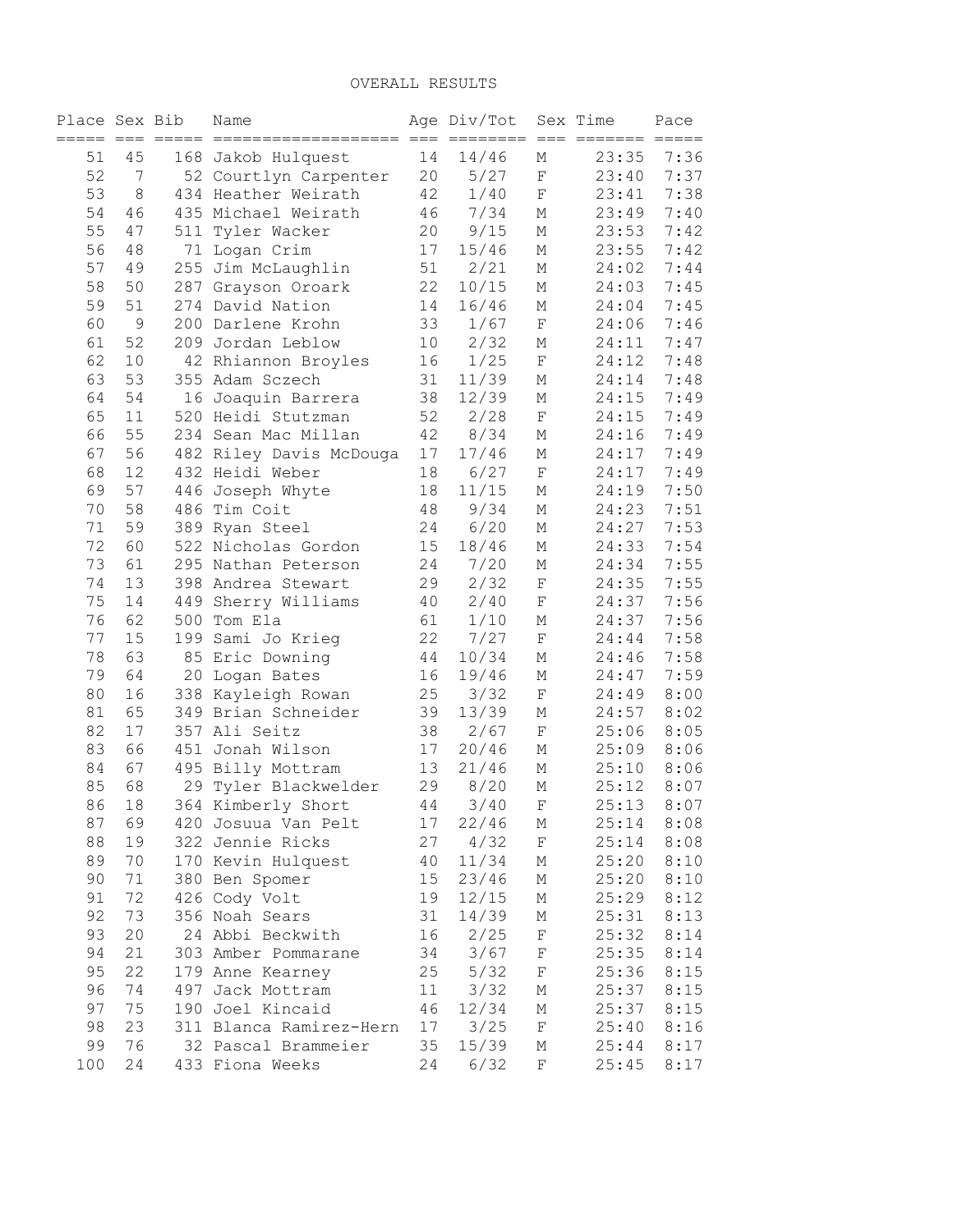| Place Sex Bib |          |            | Name                  |          | Age Div/Tot   |                  | Sex Time       | Pace         |
|---------------|----------|------------|-----------------------|----------|---------------|------------------|----------------|--------------|
| 101           | 25       |            | 25 Jennifer Beckwith  | 39       | 4/67          | $\mathbf F$      | 25:45          | 8:17         |
| 102           | 26       |            | 15 Heather Banister   | 22       | 8/27          | $\mathbf F$      | 25:48          | 8:19         |
| 103           | 77       |            | 123 Ryan Grube        | 33       | 16/39         | М                | 25:48          | 8:19         |
| 104           | 78       |            | 445 John Whyte        | 11       | 4/32          | М                | 25:49          | 8:19         |
| 105           | 79       |            | 402 Andy Stoeckle     | 44       | 13/34         | М                | 25:55          | 8:21         |
| 106           | 80       |            | 293 Orville Petersen  | 50       | 3/21          | М                | 25:56          | 8:21         |
| 107           | 27       |            | 223 Paula Loucks      | 31       | 5/67          | $\mathbf F$      | 25:58          | 8:22         |
| 108           | 81       | 298        | Timothy Phillips      | 19       | 13/15         | М                | 25:59          | 8:22         |
| 109           | 28       | 271        | Sparky Moir           | 28       | 7/32          | $\mathbf F$      | 26:06          | 8:24         |
| 110           | 82       |            | 499 Jd Brunson        | 42       | 14/34         | М                | 26:07          | 8:25         |
| 111           | 83       |            | 51 Gary Campbell      | 59       | 4/21          | М                | 26:10          | 8:26         |
| 112           | 29       |            | 3 Laura Anderson      | 34       | 6/67          | $\mathbf F$      | 26:13          | 8:27         |
| 113           | 30       |            | 394 Brittanie Steele  | 24       | 8/32          | $\mathbf F$      | 26:13          | 8:27         |
| 114           | 84       |            | 487 Mason Pridy       | 17       | 24/46         | М                | 26:24          | 8:30         |
| 115           | 85       |            | 387 Marshall Steel    | 54       | 5/21          | М                | 26:25          | 8:31         |
| 116           | 31       |            | 498 Kellie Jackson    | 44       | 4/40          | $\mathbf F$      | 26:26          | 8:31         |
| 117           | 86       |            | 139 Logan Harrington  | 14       | 25/46         | М                | 26:28          | 8:31         |
| 118           | 87       |            | 397 Robert Stepan     | 62       | 2/10          | М                | 26:28          | 8:32         |
| 119           | 88       |            | 288 Maxwell Oroark    | 25       | 9/20          | М                | 26:31          | 8:32         |
| 120           | 89       |            | 106 Scott Fricke      | 26       | 10/20         | М                | 26:33          | 8:33         |
| 121           | 90       |            | 489 Holden Boggs      | 18       | 14/15         | М                | 26:34          | 8:33         |
| 122           | 91       |            | 251 Nicholas Matook   | 26       | 11/20         | М                | 26:34          | 8:33         |
| 123           | 92       |            | 83 Luis Dominguez     | 41       | 15/34         | М                | 26:36          | 8:34         |
| 124           |          |            |                       | 57       | 6/21          |                  |                | 8:36         |
| 125           | 93<br>32 | 347<br>227 | Jay Scheevel          |          |               | М                | 26:42          |              |
|               |          |            | Shannon Ludeman       | 34       | 7/67          | $\mathbf F$      | 26:48          | 8:38         |
| 126           | 33       | 331        | Jayden Rock           | 16       | 4/25          | $\mathbf F$      | 26:49          | 8:38         |
| 127<br>128    | 94       |            | 171 Ryan James        | 15<br>55 | 26/46         | М                | 26:52<br>26:53 | 8:39<br>8:39 |
| 129           | 95<br>96 |            | 521 Byron Stuzman     | 16       | 7/21<br>27/46 | М                | 26:54          | 8:40         |
|               |          |            | 211 Bryan Lee         | 27       |               | М                |                | 8:40         |
| 130<br>131    | 97<br>34 |            | 510 Travis Glynn      |          | 12/20         | М                | 26:55          | 8:40         |
|               |          |            | 142 Ella Haupt        | 11       | 1/15          | F                | 26:56          |              |
| 132           | 35       |            | 388 Mary Steel        | 22       | 9/27          | F                | 26:57          | 8:41         |
| 133           |          |            |                       |          |               |                  | 26:58<br>26:58 | 8:41         |
| 134           | 98<br>36 |            | 144 Sam Haupt         | 52<br>15 | 8/21          | Μ<br>$\mathbf F$ |                | 8:41         |
| 135           |          |            | 102 Emily Fox         |          | 5/25          |                  | 26:58          | 8:41         |
| 136           | 99       |            | 513 Daniel Loucks     | 31       | 17/39         | М                | 26:59          | 8:41         |
| 137 100       |          |            | 241 Dillon Marshall   | 24       | 13/20         | М                | 26:59          | 8:41         |
| 138           | 37       |            | 515 Kilee White       | 25       | 9/32          | $\rm F$          | 27:00          | 8:42         |
| 139 101       |          |            | 468 Darin Leonard     | 36       | 18/39         | Μ                | 27:05          | 8:43         |
| 140           | 38       |            | 231 Brooke Mac Millan | 17       | 6/25          | F                | 27:05          | 8:43         |
| 141           | 39       |            | 281 Danielle Oleson   | 16       | 7/25          | $\rm F$          | 27:10          | 8:45         |
| 142           | 40       |            | 143 Milan Haupt       | 16       | 8/25          | $\rm F$          | 27:11          | 8:45         |
| 143           | 41       |            | 194 Hailee Kostelecky | 14       | 9/25          | $\rm F$          | 27:15          | 8:46         |
| 144           | 102      |            | 264 Bill Miller       | 65       | 3/10          | М                | 27:15          | 8:47         |
| 145           | 103      |            | 471 Ethan Gdovin      | 13       | 28/46         | М                | 27:22          | 8:49         |
| 146           | 104      |            | 370 Eric Siersma      | 30       | 19/39         | М                | 27:22          | 8:49         |
| 147           | 105      |            | 358 Morgan Sheer      | 17       | 29/46         | М                | 27:27          | 8:50         |
| 148           | 42       |            | 282 Jenna Oleson      | 16       | 10/25         | $\mathbf F$      | 27:42          | 8:55         |
| 149           | 43       |            | 514 Merilee Slack     | 38       | 8/67          | $\rm F$          | 27:43          | 8:56         |
| 150           | 44       |            | 488 Terresa Boggs     | 44       | 5/40          | F                | 27:47          | 8:57         |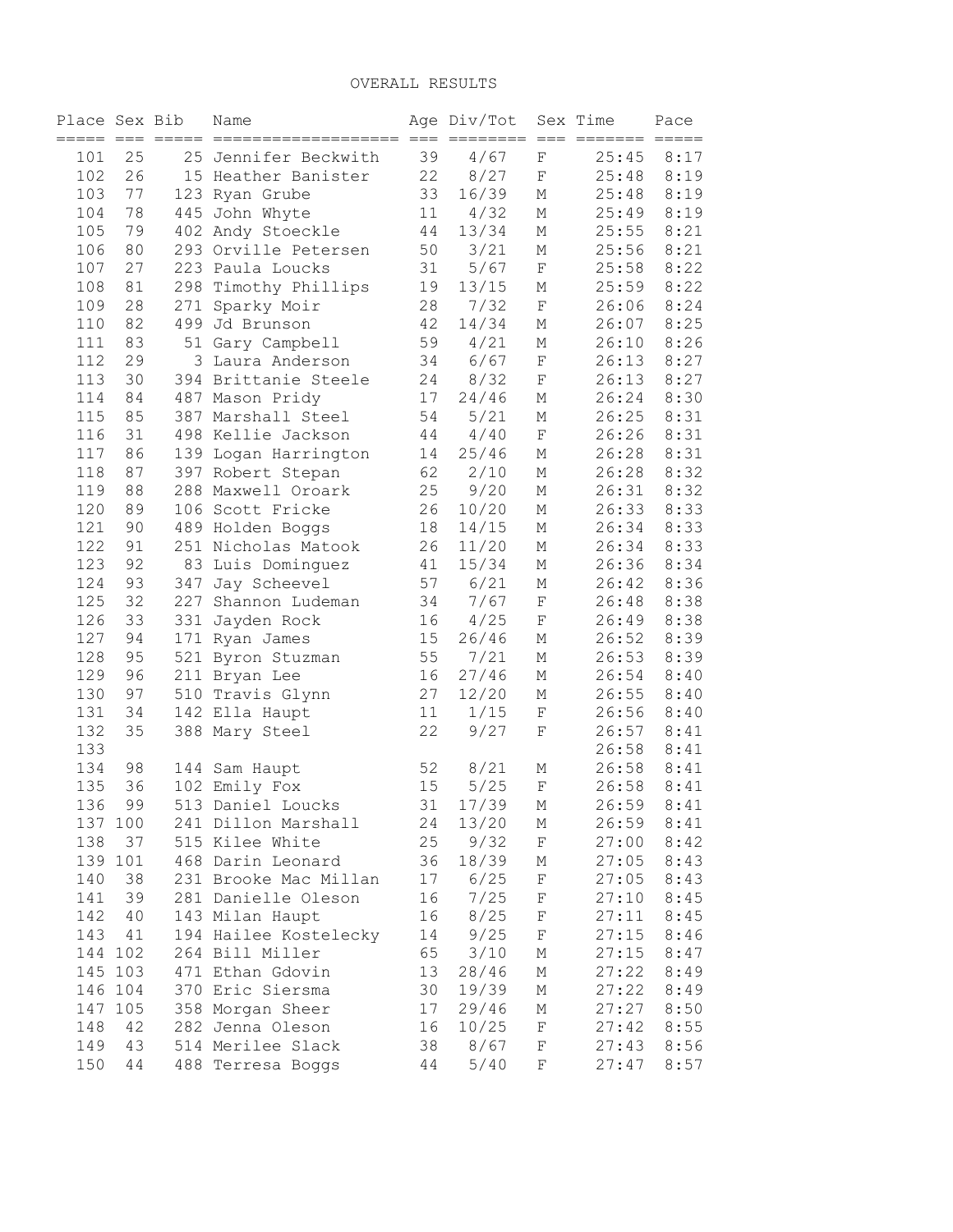| Place Sex Bib |           | ===== === ===== | Name                                        |          | Age Div/Tot<br>_____ |                  | Sex Time<br>=== === ======= | Pace                    |
|---------------|-----------|-----------------|---------------------------------------------|----------|----------------------|------------------|-----------------------------|-------------------------|
| 151           | 45        |                 | ========================<br>490 Angel Boggs | 40       | 6/40                 | F                | 27:48                       | $=$ $=$ $=$ $=$<br>8:57 |
| 152           | 46        |                 | 384 Madison Spor                            | 22       | 10/27                | F                | 27:50                       | 8:58                    |
| 153           | 47        |                 | 56 Callee Clark                             | 31       | 9/67                 | F                | 27:52                       | 8:58                    |
| 154           | 48        |                 | 519 Tiffany Clock                           | 18       | 11/27                | F                | 27:54                       | 8:59                    |
| 155           | 49        |                 | 428 Becca Ward                              | 38       | 10/67                | $\rm F$          | 27:54                       | 8:59                    |
|               | 156 106   |                 | 225 Bryson Lucero                           | 14       | 30/46                | М                | 28:16                       | 9:06                    |
| 157           | 107       |                 | 330 Tom Rochford                            | 44       | 16/34                | М                | 28:17                       | 9:06                    |
| 158           |           |                 |                                             |          | 17/34                |                  | 28:18                       | 9:07                    |
| 159           | 108<br>50 |                 | 172 Ray Jensen<br>306 Dixie Poteet          | 49<br>16 | 11/25                | М<br>$\mathbf F$ | 28:23                       | 9:08                    |
| 160           | 51        |                 |                                             | 35       | 11/67                | $\rm F$          |                             | 9:09                    |
|               | 52        |                 | 275 Karla Nephew                            |          |                      | $\rm F$          | 28:24                       |                         |
| 161           | 53        |                 | 153 Emily Hines                             | 31<br>41 | 12/67                | $\rm F$          | 28:31                       | 9:11                    |
| 162           |           |                 | 290 Jennifer Peers                          |          | 7/40                 |                  | 28:32                       | 9:11                    |
| 163           | 109       |                 | 289 Eric Peers                              | 39       | 20/39                | М                | 28:32                       | 9:11                    |
| 164           | 54        |                 | 315 Leslie Reed                             | 33       | 13/67                | $\mathbf F$      | 28:35                       | 9:12                    |
| 165           | 55        |                 | 414 Megan Turley                            | 28       | 10/32                | $\mathbf F$      | 28:41                       | 9:14                    |
| 166           | 56        |                 | 240 Bridget Marshall                        | 56       | 3/28                 | $\rm F$          | 28:42                       | 9:15                    |
|               | 167 110   |                 | 401 Lance Stewart                           | 61       | 4/10                 | М                | 28:52                       | 9:18                    |
| 168           | 111       |                 | 526 Jerome Gonzales                         | 49       | 18/34                | М                | 28:54                       | 9:18                    |
| 169           | 112       |                 | 88 Adam Endsley                             | 37       | 21/39                | М                | 28:55                       | 9:19                    |
| 170           | 113       |                 | 162 James Hope                              | 27       | 14/20                | М                | 29:00                       | 9:20                    |
| 171           | 57        |                 | 438 Angela Wetzel                           | 38       | 14/67                | $\mathbf F$      | 29:03                       | 9:21                    |
| 172           | 58        |                 | 273 Angela Murphy                           | 45       | 8/40                 | $\rm F$          | 29:03                       | 9:21                    |
| 173           | 59        |                 | 403 Lori Stone                              | 51       | 4/28                 | $\rm F$          | 29:04                       | 9:22                    |
| 174           | 114       |                 | 395 Matt Steele                             | 17       | 31/46                | М                | 29:14                       | 9:25                    |
| 175           | 60        |                 | 218 Erin Lielkoks                           | 19       | 12/27                | $\rm F$          | 29:17                       | 9:26                    |
| 176           | 61        |                 | 217 Andrea Lielkoks                         | 16       | 12/25                | $\rm F$          | 29:18                       | 9:26                    |
| 177           | 62        |                 | 427 Stefanie Von Flue                       | 31       | 15/67                | F                | 29:19                       | 9:26                    |
| 178           | 115       |                 | 406 Timothy Stouffer                        | 58       | 9/21                 | Μ                | 29:21                       | 9:27                    |
| 179           | 63        |                 | 492 Alaina Brennan                          | 25       | 11/32                | $\rm F$          | 29:26                       | 9:29                    |
| 180           | 116       |                 | 158 Gary Hoggan                             | 38       | 22/39                | Μ                | 29:28                       | 9:29                    |
| 181           | 64        |                 | 157 Erin Hoggan                             | 37       | 16/67                | F                | 29:28                       | 9:29                    |
| 182           | 65        |                 | 256 Pam McLaughlin                          | 52       | 5/28                 | F                | 29:28                       | 9:29                    |
| 183           | 117       |                 | 508 Jay Groves                              | 10       | 5/32                 | М                | 29:35                       | 9:32                    |
| 184           | 66        |                 | 333 Kathy Rodgers                           | 46       | 9/40                 | F                | 29:43                       | 9:34                    |
| 185           | 67        |                 | 299 Jolene Pietz                            | 32       | 17/67                | $\mathbf F$      | 29:44                       | 9:35                    |
| 186           | 68        |                 | 467 Kristin Hallam                          | 36       | 18/67                | $\mathbf{F}$     | 29:47                       | 9:36                    |
| 187           | 69        |                 | 308 Erica Price                             | 41       | 10/40                | $\mathbf{F}$     | 29:48                       | 9:36                    |
|               |           |                 | 188 118 48 Mike Bullen                      |          | 63 5/10 M            |                  | 29:50                       | 9:36                    |
| 189           | 70        |                 | 185 Stephanie Keller                        | 36       | 19/67 F              |                  | 29:51                       | 9:37                    |
| 190           | 71        |                 | 145 Janette Haynie                          | 43       | 11/40 F              |                  | 29:52                       | 9:37                    |
| 191           | 72        |                 | 503 Katie Kiefer                            | 15       | $13/25$ F            |                  | 29:57                       | 9:39                    |
| 192           | 73        |                 | 93 Claire Findlay                           | 29       | $12/32$ F            |                  | 29:57                       | 9:39                    |
|               | 193 119   |                 | 412 Patrick Tobin                           |          | 11 6/32 M            |                  | 29:57                       | 9:39                    |
|               | 194 120   |                 | 167 Ben Hughes                              | 31       | 23/39                | М                | 29:59                       | 9:39                    |
|               | 195 121   |                 | 456 Dennis Young                            |          | $71 \t1/2$           | $\mathbb M$      | 29:59                       | 9:39                    |
|               | 196 122   |                 | 283 Luke Oleson                             | 13       | 32/46                | M                | 29:59                       | 9:39                    |
| 197           | 74        |                 | 63 Renata Collard                           | 46       | 12/40 F              |                  | 30:02                       | 9:40                    |
|               | 198 123   |                 | 133 Michael Handley 48                      |          | 19/34 M              |                  | 30:05                       | 9:41                    |
| 199           | 75        |                 | 19 Jana Bates                               | 43       | 13/40 F              |                  | 30:14                       | 9:44                    |
| 200           | 76        |                 | 146 Morgan Haynie                           | 20       | $13/27$ F            |                  | 30:24                       | 9:47                    |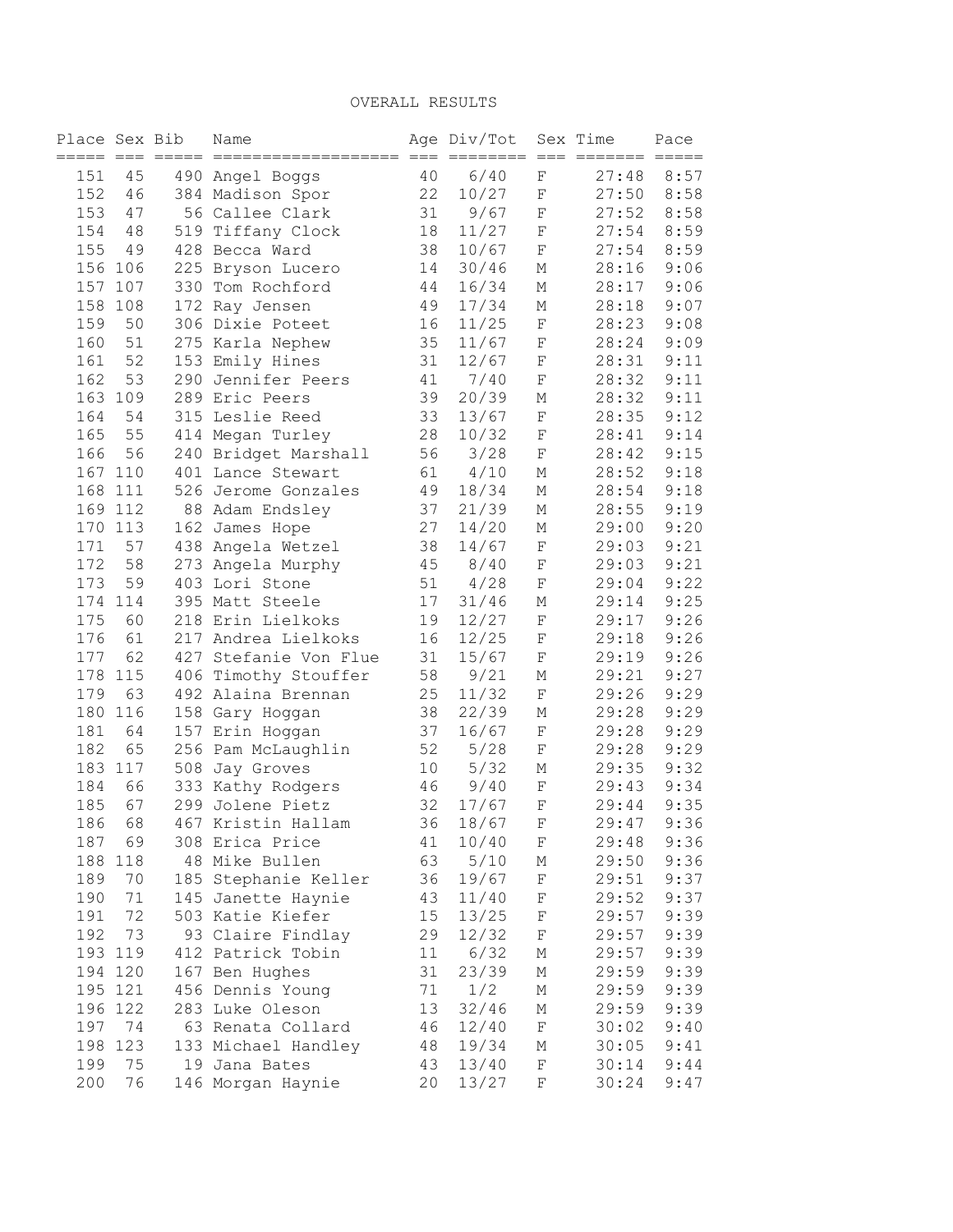| Place Sex Bib |         | Name                  |    | Age Div/Tot |              | Sex Time | Pace            |
|---------------|---------|-----------------------|----|-------------|--------------|----------|-----------------|
|               | 201 124 | 53 Keller Caubarreaux | 34 | 24/39       | М            | 30:30    | 9:49            |
|               | 202 125 | 328 Larry Robinson    | 43 | 20/34       | М            | 30:34    | 9:51            |
| 203           | 77      | 474 Laura Partin      | 30 | 20/67       | F            | 30:35    | 9:51            |
| 204           | 78      | 154 Corey Hinman      | 39 | 21/67       | F            | 30:36    | 9:51            |
| 205           | 79      | 73 Kelly Curry        | 48 | 14/40       | F            | 30:37    | 9:52            |
| 206           | 80      | 60 Kristin Coakley    | 41 | 15/40       | $\mathbf F$  | 30:38    | 9:52            |
| 207           | 81      | 408 Whitney Szabo     | 26 | 13/32       | $\mathbf F$  | 30:39    | 9:52            |
| 208           | 82      | 484 Kristen Jefferies | 19 | 14/27       | F            | 30:39    | 9:52            |
|               | 209 126 | 381 Darren Spomer     | 49 | 21/34       | М            | 30:40    | 9:53            |
| 210           | 127     | 212 Preston Lee       | 10 | 7/32        | М            | 30:42    | 9:53            |
| 211           | 83      | 248 Tiffany Maska     | 15 | 14/25       | F            | 30:43    | 9:54            |
| 212           | 128     | 213 Travis Lee        | 8  | 8/32        | Μ            | 30:49    | 9:55            |
| 213           | 84      | 137 Kelly Hanson      | 50 | 6/28        | $\mathbf F$  | 30:50    | 9:56            |
| 214           | 85      | 260 April Medrano     | 37 | 22/67       | F            | 30:52    | 9:56            |
| 215           | 86      | 386 Amanda Steel      | 26 | 14/32       | F            | 30:52    | 9:56            |
| 216           | 87      | 117 Alecia Gordon     | 53 | 7/28        | F            | 30:53    | 9:57            |
| 217           | 88      | 8 Jami Ascherman      | 50 | 8/28        | $\rm F$      | 30:55    | 9:57            |
| 218           | 89      | 483 Annette Pfeffer   | 44 | 16/40       | $\mathbf F$  | 30:57    | 9:58            |
| 219           | 90      | 302 Maria Polen       | 51 | 9/28        | $\rm F$      | 30:59    | 9:59            |
| 220           | 91      | 43 Mia Brygger        | 13 | 15/25       | $\rm F$      | 31:00    | 9:59            |
|               | 221 129 | 459 Mike Brygger      | 48 | 22/34       | М            | 31:01    | 9:59            |
| 222           | 92      | 313 Kayla Reece       | 22 | 15/27       | $\rm F$      |          | 31:03 10:00     |
|               | 223 130 | 180 Ford Keeler       | 50 | 10/21       | М            |          | 31:10 10:02     |
| 224           | 93      | 348 Kristen Schnake   | 26 | 15/32       | $\rm F$      |          | 31:12 10:03     |
| 225           | 94      | 429 Kimberly Warne    | 24 | 16/32       | $\rm F$      |          | 31:12 10:03     |
| 226           | 95      | 90 Erin Falb          | 33 | 23/67       | $\rm F$      |          | 31:14 10:03     |
|               | 227 131 | 33 Marc Breen         | 37 | 25/39       | М            |          | 31:14 10:04     |
| 228           | 132     | 411 Joshua Thomas     | 38 | 26/39       | М            |          | 31:19 10:05     |
| 229           | 96      | 344 Bethany Schaffer  | 27 | 17/32       | $\rm F$      |          | 31:21 10:06     |
| 230           | 97      | 238 Angel Mariz       | 41 | 17/40       | $\rm F$      |          | 31:23 10:07     |
| 231           | 98      | 91 Stacy Falsone      | 30 | 24/67       | $\rm F$      |          | 31:26 10:08     |
|               | 232 133 | 269 Jack Mohler       | 12 | 33/46       | М            |          | 31:29 10:08     |
|               | 233 134 | 496 Bryan Mottram     | 11 | 9/32        | М            |          | 31:30 10:09     |
| 234           | 135     | 494 Andrew Mottram    | 13 | 34/46       | М            |          | 31:31 10:09     |
| 235           | 99      | 267 Amy Mohler        | 44 | 18/40       | $\mathbf F$  |          | 31:31 10:09     |
|               | 236 100 | 334 Danielle Romine   |    | 21 16/27    | $\mathbf F$  |          | 31:31 10:09     |
|               | 237 101 | 419 Toni Uhl          | 30 | 25/67       | F            |          | 31:32 10:09     |
|               | 238 102 | 341 Lori Scarrow      | 24 | 18/32       | F            |          | 31:32 10:09     |
|               | 239 103 | 335 Jessica Romine    | 21 | 17/27       | $\mathbf{F}$ |          | 31:33 10:10     |
|               | 240 104 | 203 Lendy Lancaster   | 39 | 26/67       | F            |          | 31:35 10:10     |
|               | 241 105 | 257 Rea McLaughlin    | 19 | 18/27       | $\mathbf F$  |          | 31:46 10:14     |
|               | 242 136 | 21 Shane Bates        | 43 | 23/34       | М            |          | 31:49 10:15     |
|               | 243 137 | 147 Jim Hazelhurst    | 54 | 11/21       | М            |          | $31:57$ $10:17$ |
|               | 244 138 | 155 Thaddeous Hoff    | 12 | 35/46       | М            |          | 31:59 10:18     |
|               | 245 106 | 28 Michele Bisbee     | 47 | 19/40       | $\rm F$      |          | 32:00 10:18     |
|               | 246 139 | 116 Chance Goodson    | 30 | 27/39       | М            |          | 32:05 10:20     |
|               | 247 107 | 135 Hadley Hanson     | 21 | 19/27       | $_{\rm F}$   |          | 32:09 10:21     |
|               | 248 108 | 26 Jessie Bennett     | 33 | 27/67       | $\mathbf{F}$ |          | 32:17 10:24     |
|               | 249 109 | 31 Claudine Bogart 44 |    | 20/40       | $\mathbf{F}$ |          | 32:17 10:24     |
|               | 250 110 | 400 Jennifer Stewart  | 43 | 21/40       | F            |          | 32:18 10:24     |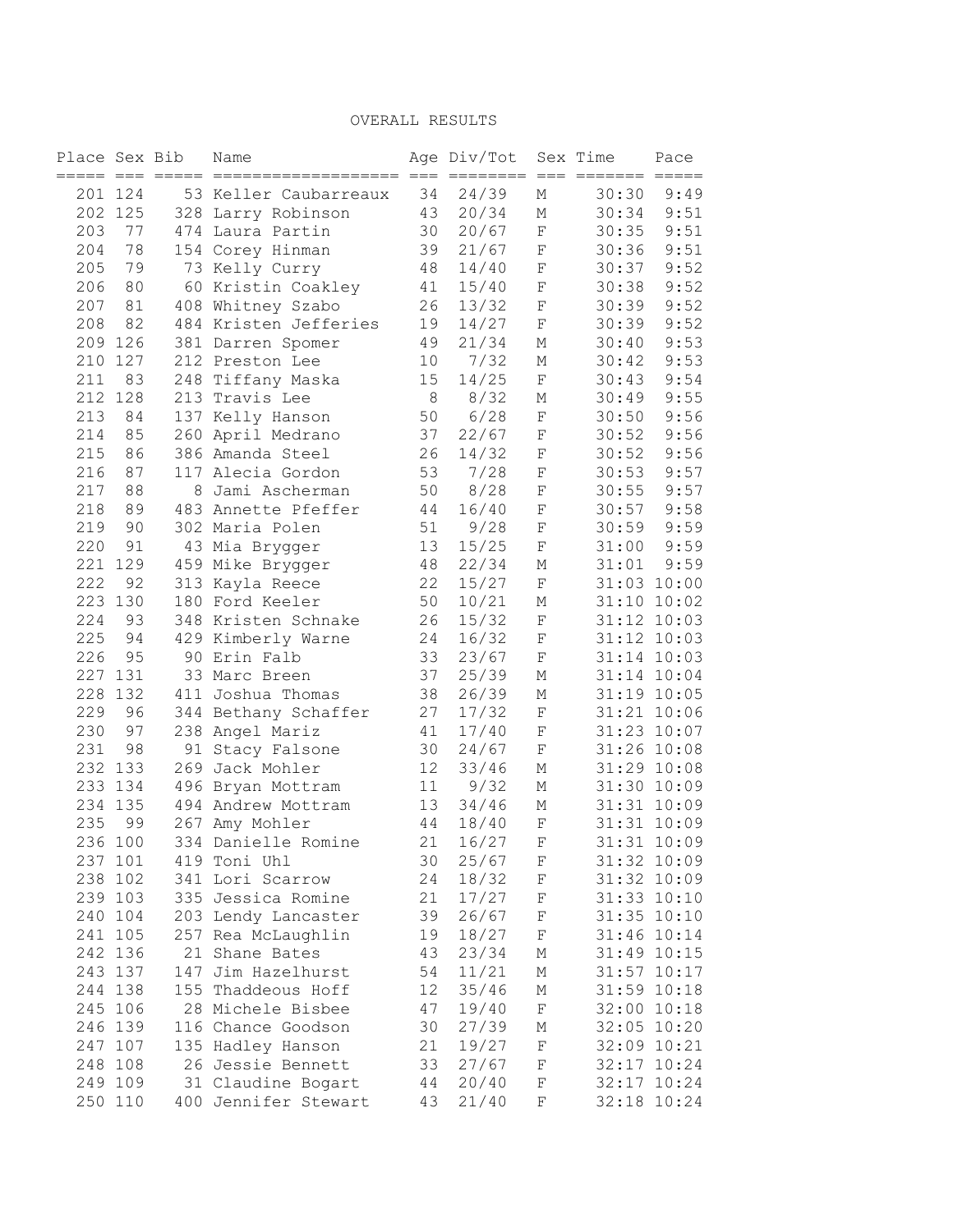| Place Sex Bib |         |     | Name                    |                   | Age Div/Tot |              | Sex Time    | Pace        |
|---------------|---------|-----|-------------------------|-------------------|-------------|--------------|-------------|-------------|
| 251 140       |         |     | 74 Chris Davey          | 15                | 36/46       | М            |             | 32:21 10:25 |
|               | 252 141 |     | 46 Dylan Budeau         | $12 \overline{ }$ | 37/46       | Μ            |             | 32:24 10:26 |
|               | 253 111 |     | 161 Amy Holmes          | 37                | 28/67       | F            |             | 32:30 10:28 |
|               | 254 112 |     | 312 Courtney Reece      | 18                | 20/27       | F            | 32:31 10:28 |             |
|               | 255 142 |     | 250 Luke Mason          | 34                | 28/39       | М            |             | 32:32 10:29 |
|               | 256 143 | 37  | Landon Brown            | 13                | 38/46       | М            |             | 32:33 10:29 |
|               | 257 113 | 461 | Sophia Lozano           | 15                | 16/25       | $\rm F$      | 32:35 10:30 |             |
|               | 258 144 |     | 11 Scott Avery          | 26                | 15/20       | М            |             | 32:43 10:32 |
|               | 259 114 |     | 10 Kate Avery           | 26                | 19/32       | F            |             | 32:43 10:32 |
|               | 260 145 |     | 424 Kenneth Vogan       | 33                | 29/39       | М            |             | 32:45 10:33 |
|               | 261 146 |     | 360 Jeremiah Sheley     | 36                | 30/39       | М            |             | 32:47 10:33 |
|               | 262 147 |     | 314 Tom Reece           | 51                | 12/21       | М            | 32:48 10:34 |             |
|               | 263 148 |     | 105 Scott French        | 54                | 13/21       | М            | 32:50 10:34 |             |
|               | 264 149 |     | 62 John Collard         | 46                | 24/34       | Μ            |             | 32:51 10:35 |
|               | 265 115 |     | 359 Janean Sheley       | 31                | 29/67       | F            |             | 32:55 10:36 |
|               | 266 116 |     | 279 Liz Norris          | 61                | 1/6         | F            |             | 32:58 10:37 |
|               | 267 117 |     | 378 Katie Smith         | 18                | 21/27       | F            |             | 32:59 10:37 |
|               | 268 118 |     | 363 Lee Ann Shobe       | 60                | 2/6         | $\mathbf F$  |             | 33:02 10:38 |
|               | 269 119 |     | 141 Rachael Haun        | 24                | 20/32       | F            |             | 33:04 10:39 |
|               | 270 150 |     | 219 Ted Lielkoks        | 47                | 25/34       | М            |             | 33:10 10:41 |
|               | 271 120 |     | 198 Diane Krieg         | 55                | 10/28       | $\mathbf F$  |             | 33:10 10:41 |
|               | 272 151 |     | 410 Carl Tenpas         | 80                | 2/2         | М            |             | 33:11 10:41 |
|               | 273 121 |     | 421 Penny Vercelline    | 43                | 22/40       | F            |             | 33:11 10:41 |
|               | 274 122 |     | 377 Mary Slack          | 26                | 21/32       | $\mathbf F$  |             | 33:12 10:41 |
|               | 275 152 |     | 318 Joe Armando Renteri | 44                | 26/34       | М            |             | 33:13 10:42 |
|               | 276 153 |     | 50 David Butler         | 67                | 6/10        | М            |             | 33:17 10:43 |
|               | 277 123 |     | 319 Marce Renteria      | 39                | 30/67       | F            |             | 33:20 10:44 |
|               | 278 154 |     | 165 Matt Horn           | 38                | 31/39       | Μ            |             | 33:25 10:46 |
|               | 279 124 |     | 229 Patricia Lurye      | 53                | 11/28       | $\mathbf F$  |             | 33:29 10:47 |
|               | 280 155 |     | 2 Derek Anderson        | 9                 | 10/32       | Μ            |             | 33:30 10:47 |
|               | 281 156 |     | 473 Ross Procter        | 51                | 14/21       | М            |             | 33:31 10:48 |
|               | 282 157 |     | 186 Benton Kellerby     | 9                 | 11/32       | Μ            |             | 33:32 10:48 |
|               | 283 158 |     | 431 Matt Weatherby      | 31                | 32/39       | Μ            |             | 33:32 10:48 |
|               | 284 159 |     | 447 Dan Williams        | 52                | 15/21       | Μ            |             | 33:34 10:48 |
| 285 160       |         |     | 261 Juan Medrano        | 40                | 27/34       | М            |             | 33:46 10:52 |
|               | 286 161 |     | 1 Craig Anderson        | 37                | 33/39       | $\mathbb M$  |             | 33:47 10:53 |
|               | 287 162 |     | 507 Atley Anderson      | 7                 | 12/32       | М            |             | 33:48 10:53 |
|               | 288 125 |     | 307 Grace Poteet        | 44                | 23/40       | $\mathbf{F}$ |             | 33:53 10:55 |
|               | 289 163 |     | 305 Bill Poteet         | 47                | 28/34       | М            |             | 33:54 10:55 |
|               | 290 126 |     | 4 Michelle Anderson     | 46                | 24/40       | $_{\rm F}$   |             | 34:01 10:57 |
|               | 291 127 |     | 120 Jeanie Grooms       | 58                | 12/28       | F            |             | 34:04 10:58 |
|               | 292 164 |     | 111 Samuel Garmany      | 8 <sup>8</sup>    | 13/32       | М            |             | 34:07 10:59 |
|               | 293 165 |     | 110 Richard Garmany     | 40                | 29/34       | М            |             | 34:07 10:59 |
|               | 294 128 |     | 112 Tami Garmany        | 40                | 25/40       | $\rm F$      |             | 34:07 10:59 |
|               | 295 166 |     | 152 Todd Hildebrandt    | 33                | 34/39       | М            |             | 34:07 10:59 |
|               | 296 167 |     | 122 David Grove         | 29                | 16/20       | М            |             | 34:08 10:59 |
|               | 297 168 |     | 327 Ian Robinson        | 9                 | 14/32       | М            |             | 34:10 11:00 |
|               | 298 169 |     | 407 Luke Sturgeon       | 11                | 15/32       | М            |             | 34:12 11:01 |
|               | 299 129 |     | 61 Katie Coleman        | 33                | 31/67       | $_{\rm F}$   |             | 34:24 11:05 |
|               | 300 130 |     | 457 Mary Young          | 71                | 1/1         | F            |             | 34:31 11:07 |
|               |         |     |                         |                   |             |              |             |             |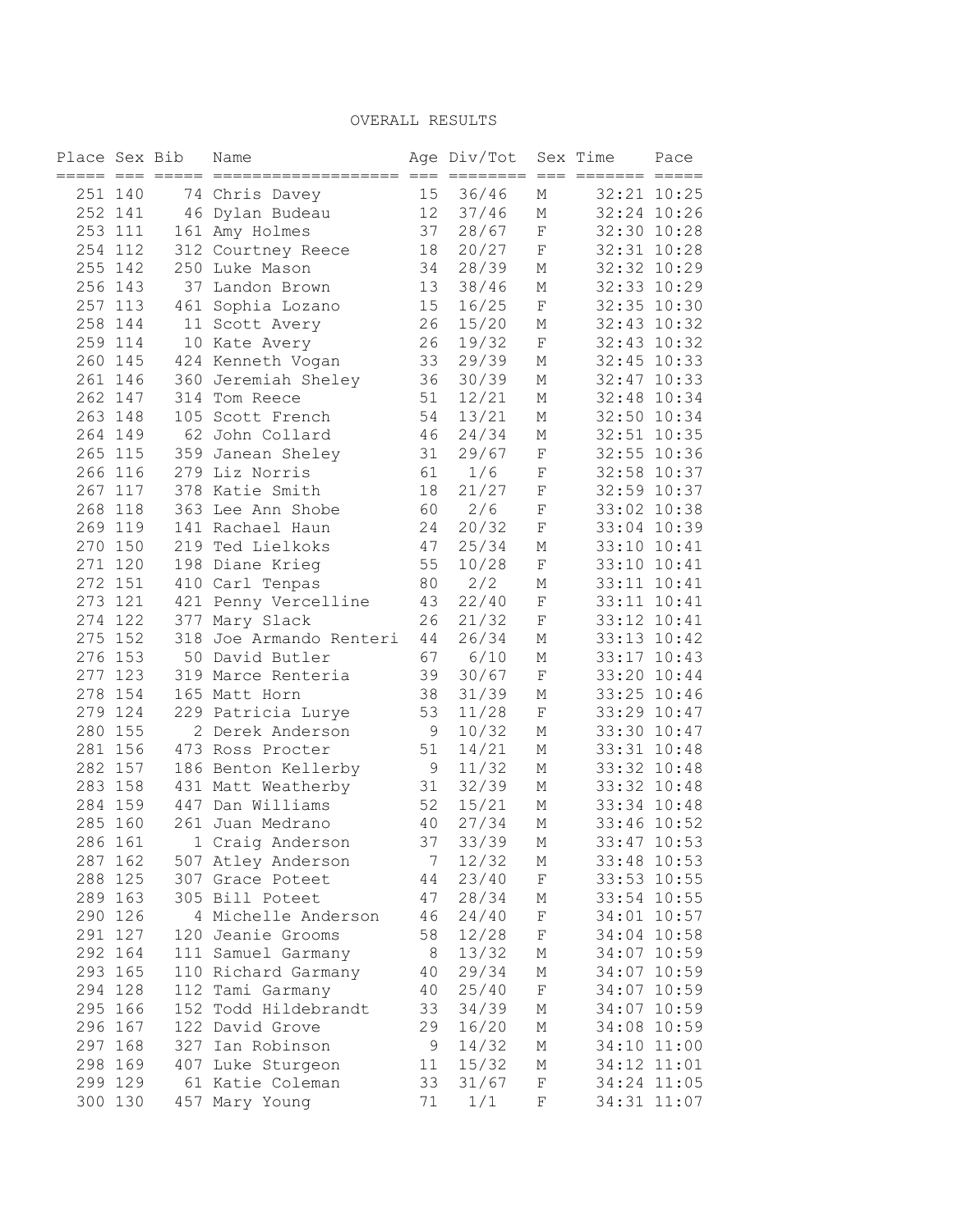| Place Sex Bib      |         |     | Name                                    |    | Age Div/Tot |             | Sex Time    | Pace        |
|--------------------|---------|-----|-----------------------------------------|----|-------------|-------------|-------------|-------------|
|                    |         |     | ===== === ===== =======                 |    |             |             |             | $=====$     |
|                    | 301 170 |     | 132 Mark Hand                           | 47 | 30/34       | М           |             | 34:38 11:09 |
|                    | 302 171 |     | 173 Phillips John                       | 53 | 16/21       | М           |             | 34:43 11:11 |
|                    | 303 131 |     | 151 Shiara Hickey                       | 29 | 22/32       | $\mathbf F$ |             | 34:46 11:12 |
|                    | 304 132 |     | 121 Ashley Grove                        | 27 | 23/32       | $\mathbf F$ |             | 34:50 11:13 |
|                    | 305 133 |     | 371 McKenzie Siersma                    | 27 | 24/32       | $\mathbf F$ |             | 35:00 11:16 |
|                    | 306 134 |     | 164 Christina Horn                      | 35 | 32/67       | $\mathbf F$ |             | 35:05 11:18 |
|                    | 307 172 |     | 286 Danny Omerigic                      | 14 | 39/46       | М           |             | 35:19 11:22 |
|                    | 308 173 |     | 176 John Jones                          | 9  | 16/32       | М           |             | 35:23 11:24 |
|                    | 309 174 |     | 22 Doug Beach                           | 56 | 17/21       | М           |             | 35:23 11:24 |
|                    | 310 135 |     | 425 Audrey Volt                         | 54 | 13/28       | $\mathbf F$ |             | 35:24 11:24 |
|                    | 311 175 |     | 464 Caleb Thygerson                     | 10 | 17/32       | М           |             | 35:37 11:28 |
|                    | 312 136 |     | 280 Alexandra Ogle                      | 31 | 33/67       | $\mathbf F$ |             | 35:43 11:30 |
|                    | 313 137 |     | 448 Debra Williams                      | 38 | 34/67       | $\rm F$     |             | 35:47 11:31 |
|                    | 314 138 |     | 249 Amber Mason                         | 34 | 35/67       | F           |             | 35:47 11:31 |
|                    | 315 176 |     | 345 Jarrod Schaffer                     | 29 | 17/20       | М           |             | 35:52 11:33 |
|                    | 316 139 |     | 263 Shelby Meilinger                    | 29 | 25/32       | $\mathbf F$ |             | 35:56 11:34 |
|                    | 317 140 |     | 310 Tawnya Quintana                     | 33 | 36/67       | $\rm F$     |             | 35:58 11:35 |
| 318                | 177     |     | 156 Duane Hoff Jr.                      | 44 | 31/34       | М           |             | 36:00 11:36 |
|                    | 319 178 |     | 485 Jamarcus Cameron                    | 8  | 18/32       | М           |             | 36:01 11:36 |
|                    | 320 179 |     | 353 Luke Schreiner                      | 10 | 19/32       | М           |             | 36:02 11:36 |
|                    | 321 180 |     | 352 Jack Schreiner                      | 7  | 20/32       | М           |             | 36:03 11:36 |
|                    | 322 181 |     | 509 Ethen Groves                        | 14 | 40/46       | М           |             | 36:21 11:42 |
|                    | 323 182 |     | 418 Tristan Tuveson                     | 15 | 41/46       | М           |             | 36:25 11:44 |
|                    | 324 141 |     | 391 Abbey Steele                        | 14 | 17/25       | $\mathbf F$ |             | 36:27 11:44 |
|                    | 325 142 |     | 396 Melanie Steele                      | 44 | 26/40       | F           |             | 36:28 11:45 |
|                    | 326 143 |     | 131 Madelyn Hand                        | 12 | 18/25       | $\mathbf F$ |             | 36:43 11:49 |
|                    | 327 183 |     | 242 Jim Marshall                        | 58 | 18/21       | Μ           |             | 36:52 11:52 |
|                    | 328 144 |     | 292 Jenny Petersen                      | 38 | 37/67       | F           |             | 36:53 11:53 |
|                    | 329 145 |     | 506 Haeley Anderson                     | 10 | 2/15        | $\rm F$     |             | 36:56 11:54 |
|                    | 330 146 |     | 472 Missy Carpenter                     | 36 | 38/67       | $\rm F$     |             | 37:01 11:55 |
|                    | 331 147 |     | 455 Barbara Wolny                       | 56 | 14/28       | $\mathbf F$ |             | 37:05 11:56 |
|                    | 332 184 |     | 36 Gavin Brown                          | 15 | 42/46       | М           |             | 37:07 11:57 |
|                    | 333 185 |     | 504 Jack Carrica                        | 8  | 21/32       | М           |             | 37:08 11:58 |
|                    | 334 148 |     | 177 Joyce Jones                         | 9  | 3/15        | $\mathbf F$ |             | 37:10 11:58 |
|                    | 335 149 |     | 465 Ella Thygerson                      | 9  | 4/15        | $\mathbf F$ |             | 37:15 12:00 |
| 336 150            |         |     | 175 Kelly Johnson                       | 33 | 39/67       | F           |             | 37:16 12:00 |
| 337 151            |         |     |                                         | 39 | 40/67       | F           |             | 37:17 12:00 |
|                    | 338 186 |     | 23 Glenna Beasley<br>78 Dustin Deprospo | 26 | 18/20       | Μ           |             | 37:24 12:03 |
|                    | 339 152 |     | 516 April Davis                         | 38 | 41/67       | F           | 37:28 12:04 |             |
|                    | 340 153 |     | 462 Katie Thygerson                     | 35 | 42/67       | F           | 37:32 12:05 |             |
|                    |         |     | 297 Erin Phillips                       |    |             |             |             | 12:06       |
|                    | 341 154 |     |                                         | 51 | 15/28       | F           | 37:33       |             |
| 342 155<br>343 156 |         |     | 493 Josie Mottram                       | 16 | 19/25       | F           | 37:39 12:07 |             |
|                    |         | 453 | Lynn Wilson                             | 51 | 16/28       | F           | 37:40       | 12:08       |
| 344 157            |         | 67  | Paula Cooper                            | 47 | 27/40       | F           |             | 37:42 12:08 |
| 345 158            |         |     | 184 Rebecca Keith                       | 27 | 26/32       | F           | 37:53       | 12:12       |
| 346 159            |         |     | 124 Julia Guarino                       | 29 | 27/32       | F           | 38:23 12:22 |             |
| 347 160            |         | 82  | Teresa Detton                           | 35 | 43/67       | F           | 38:28       | 12:23       |
| 348 161            |         |     | 178 Ruth-Ann Jones                      | 40 | 28/40       | $\mathbf F$ | 38:50       | 12:30       |
| 349 187            |         |     | 501 Dave Horen                          | 48 | 32/34       | М           | 39:04 12:35 |             |
| 350 162            |         |     | 95 Alliza Fitzgibbons                   | 13 | 20/25       | $\rm F$     |             | 39:05 12:35 |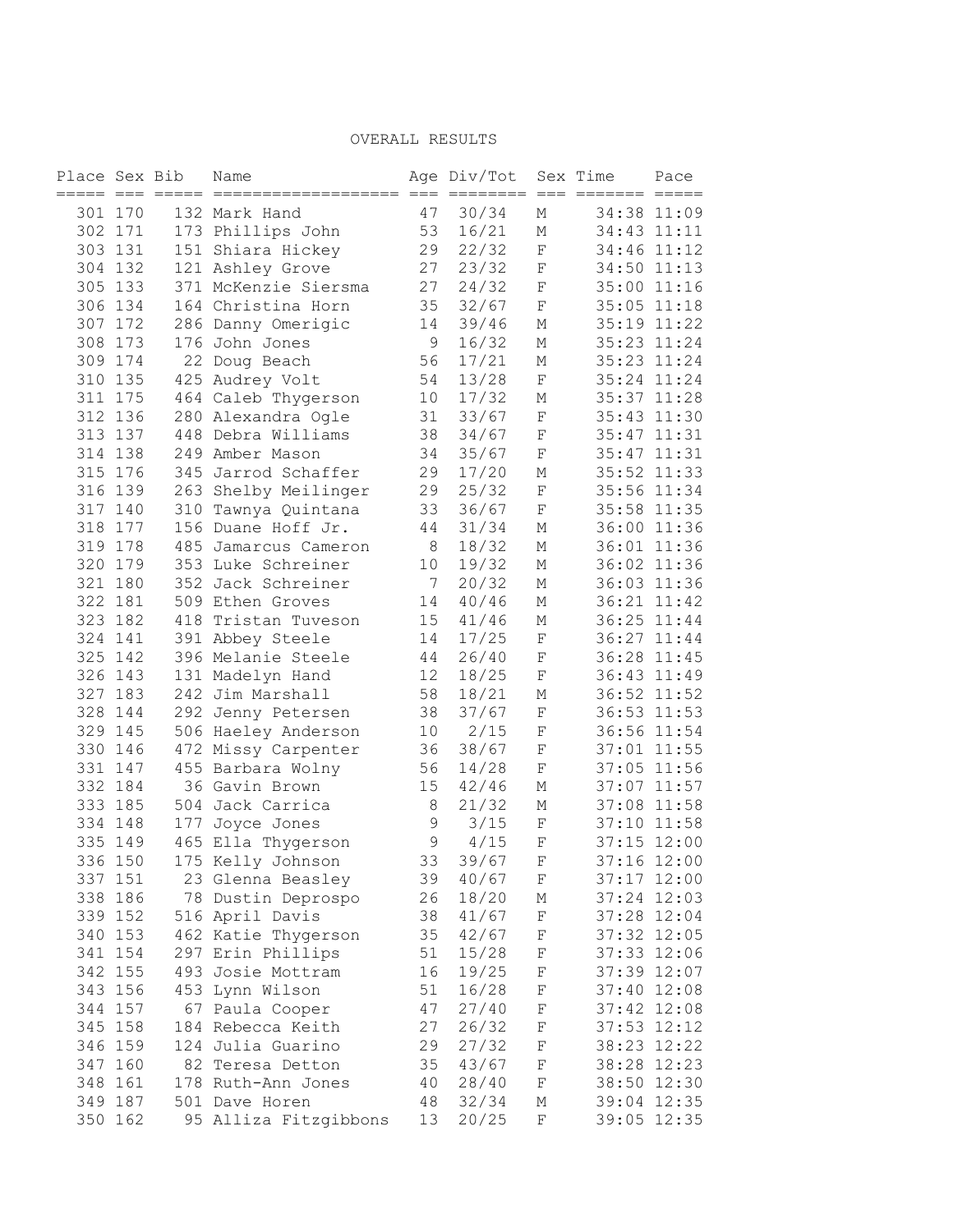| Place Sex Bib |                    | Name                                |          | Age Div/Tot     |                            | Sex Time | Pace                       |
|---------------|--------------------|-------------------------------------|----------|-----------------|----------------------------|----------|----------------------------|
|               |                    |                                     | $==$     | ========        |                            |          |                            |
|               | 351 188            | 14 Tristin Bailey                   | 13       | 43/46           | М                          |          | 39:05 12:35                |
|               | 352 163            | 491 Katherine Donoher               | 36       | 44/67           | $\mathbf F$                |          | 39:09 12:37                |
|               | 353 164<br>354 165 | 326 Analiese Robinson               | 7        | $5/15$<br>22/27 | $\mathbf F$<br>$\mathbf F$ |          | 39:14 12:38                |
|               | 355 166            | 86 Michaela Dungey                  | 20<br>33 | 45/67           | $\mathbf F$                |          | 39:16 12:39<br>39:17 12:39 |
|               | 356 167            | 13 Sara Bailey<br>469 Csilla Haszon | 26       | 28/32           | $\mathbf F$                |          | 39:19 12:40                |
|               | 357 168            | 304 Aiko Poteet                     | 14       | 21/25           | $\rm F$                    |          | 39:21 12:40                |
| 358           | 169                | 130 Jordyn Hand                     | 16       | 22/25           | $\mathbf F$                |          | 39:33 12:44                |
| 359 170       |                    | 129 Amy Hand                        | 44       | 29/40           | $\mathbf F$                |          | 39:33 12:44                |
|               | 360 171            | 224 Brooklyn Lucero                 | 12       | 23/25           | $\mathbf F$                |          | 39:48 12:49                |
|               | 361 172            | 226 Glenda Lucero                   | 36       | 46/67           | $\mathbf F$                |          | 39:49 12:49                |
|               | 362 173            | 366 Courtney Sidener                | 35       | 47/67           | $\mathbf F$                |          | 39:57 12:52                |
|               | 363 189            | 342 Joe Schaefers                   | 29       | 19/20           | М                          |          | 39:58 12:52                |
|               | 364 174            | 239 Melinda Marks                   | 35       | 48/67           | $\mathbf F$                |          | 40:03 12:54                |
|               | 365 190            | 339 Bailey Rubinstein               | 10       | 22/32           | М                          |          | 40:04 12:54                |
|               | 366 175            | 340 Stephanie Rubinstei             | 43       | 30/40           | $\mathbf F$                |          | 40:04 12:54                |
|               | 367 176            | 415 Lynnette Tuveson                | 36       | 49/67           | $\mathbf F$                |          | 40:09 12:56                |
|               | 368 177            | 284 Pauline Oleson                  | 50       | 17/28           | $\mathbf F$                |          | 40:13 12:57                |
|               | 369 178            | 166 Ivy Howey                       | 34       | 50/67           | $\mathbf F$                |          | 40:24 13:00                |
|               | 370 179            | 416 Ruth Tuveson                    | 61       | 3/6             | $\mathbf F$                |          | 40:29 13:02                |
|               | 371 180            | 188 Caralae Kellerby                | 37       | 51/67           | $\mathbf F$                |          | 40:32 13:03                |
|               | 372 181            | 405 Jackie Stouffer                 | 57       | 18/28           | $\mathbf F$                |          | 40:36 13:04                |
|               | 373 182            | 477 Ava Rinaldi                     | $\,8\,$  | $6/15$          | $\mathbf F$                |          | 40:45 13:07                |
|               | 374 183            | 478 Karah Levely                    |          | 31/40           | $\mathbf F$                |          | 40:45 13:07                |
|               | 375 184            | 9 Karol Austin                      | 41<br>50 | 19/28           | $\mathbf F$                |          | 40:54 13:10                |
|               | 376 185            | 409 Caroline Takaki                 | 25       | 29/32           | $\mathbf F$                |          | $40:55$ $13:11$            |
|               | 377 186            | 385 Gabby Stanford                  | 18       | 23/27           | $\mathbf F$                |          | 41:14 13:17                |
|               | 378 187            | 214 Beth Legate                     | 49       | 32/40           | $\mathbf F$                |          | 41:15 13:17                |
| 379 188       |                    | 300 Addison Pinnt                   | $\,8\,$  | 7/15            | $\mathbf F$                |          | 41:18 13:18                |
|               | 380 191            | 383 Mark Spoon                      | 52       | 19/21           | М                          |          | 41:20 13:18                |
|               | 381 189            | 205 Jennifer Larsen                 | 31       | 52/67           | $\mathbf F$                |          | 41:36 13:24                |
|               | 382 192            | 206 Randy Larsen                    | 60       | 7/10            | М                          |          | 41:41 13:25                |
|               | 383 190            | 317 Sheila Reiner                   | 44       | 33/40           | $\mathbf F$                |          | 41:42 13:26                |
| 384 191       |                    | 481 Lisa Carroll                    | 55       | 20/28           | $\mathbf F$                |          | 41:43 13:26                |
| 385 192       |                    | 174 Chelsey Johnson                 | 25       | 30/32           | $\mathbf F$                |          | 41:47 13:27                |
| 386 193       |                    | 104 Amelia Franz                    | 42       | 34/40           | F                          | 41:50    | 13:28                      |
| 387 193       |                    | 233 Kaleb Mac Millan                | 13       | 44/46           | М                          |          | 42:09 13:34                |
|               | 388 194            | 253 Ginny McBride                   | 56       | 21/28           | F                          |          | 42:16 13:36                |
|               | 389 195            | 252 Andrew McBride                  | 49       | 35/40           | $\mathbf F$                |          | 42:16 13:36                |
|               | 390 196            | 5 Rhiley Anderson                   | 18       | 24/27           | $\rm F$                    |          | 42:43 13:45                |
|               | 391 197            | 12 Maya Bailey                      | 15       | 24/25           | F                          |          | 42:57 13:50                |
| 392 198       |                    | 65 Cassity Condit                   | 31       | 53/67           | $\rm F$                    |          | 43:43 14:05                |
|               | 393 199            | 343 Samantha Schaefers              | 31       | 54/67           | F                          |          | 43:45 14:05                |
| 394 200       |                    | 365 Kandy Sidanycz                  | 69       | 4/6             | F                          |          | 44:05 14:12                |
| 395 201       |                    | 243 Sarah Marshall                  | 54       | 22/28           | $\rm F$                    |          | 44:09 14:13                |
| 396 202       |                    | 100 Isabel Foster                   | $\,8\,$  | 8/15            | F                          |          | 44:26 14:18                |
|               | 397 203            | 98 Amanda Foster                    | 38       | 55/67           | F                          |          | 44:26 14:19                |
|               | 398 204            | 337 Tricia Rothwell                 | 46       | 36/40           | $\rm F$                    |          | 44:31 14:20                |
| 399 194       |                    | 183 Ryan Keeler                     | 22       | 15/15           | М                          |          | 44:48 14:25                |
| 400 205       |                    | 150 Kim Herring                     | 35       | 56/67           | $\mathbf F$                |          | 44:49 14:26                |
|               |                    |                                     |          |                 |                            |          |                            |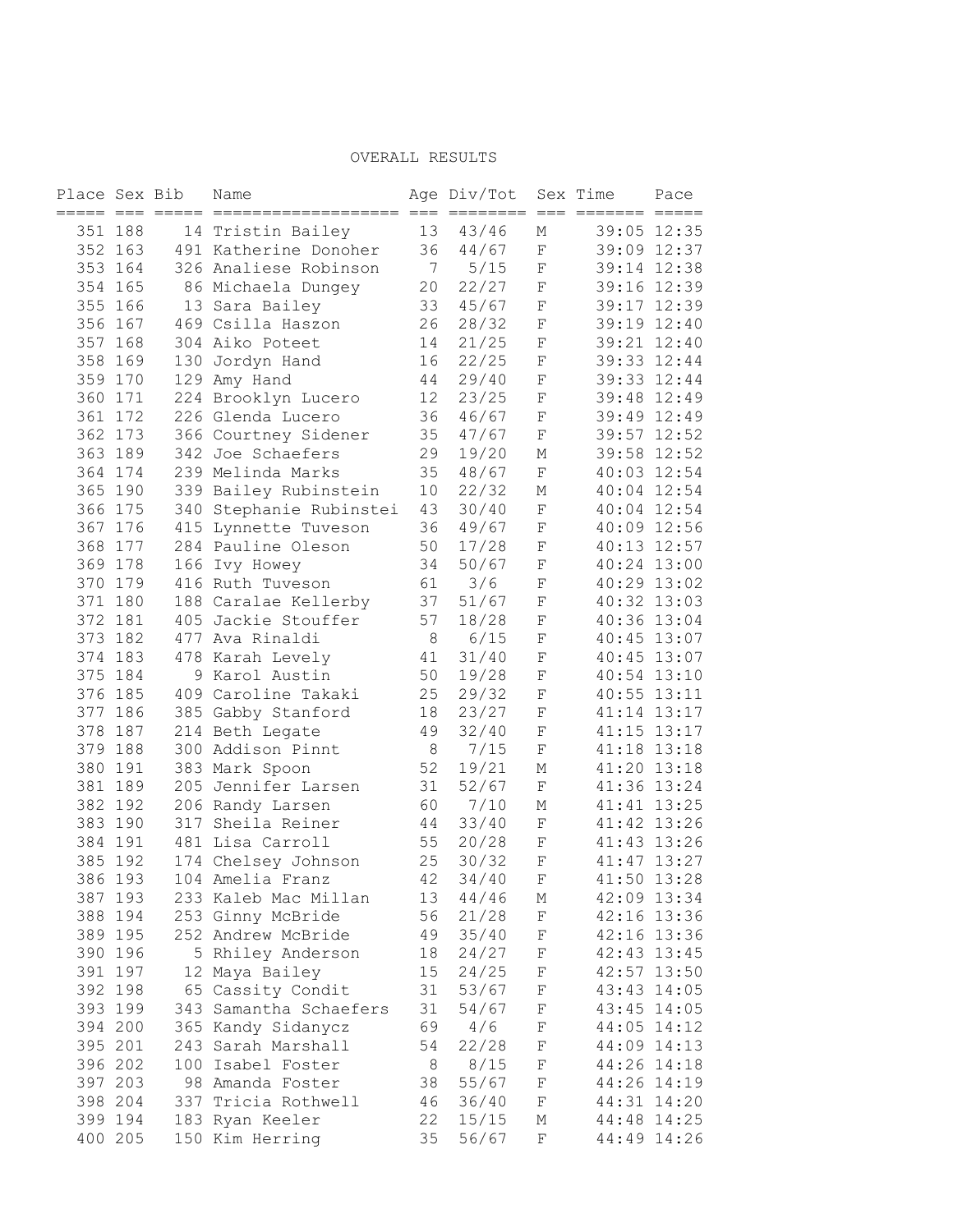| Place Sex Bib |         |     | Name                                       |             | Age Div/Tot      |                        | Sex Time        | Pace                       |
|---------------|---------|-----|--------------------------------------------|-------------|------------------|------------------------|-----------------|----------------------------|
|               | 401 206 |     | 80 Jessica Deters                          | 20          | $== ==$<br>25/27 | $=$<br>$=$<br>F        |                 | 45:26 14:38                |
|               | 402 207 |     | 55 Kay Christensen                         | 61          | 5/6              | F                      |                 | 45:32 14:40                |
|               | 403 208 |     | 291 Bonnie Petersen                        | 60          | 6/6              | $\rm F$                |                 | 45:49 14:45                |
|               | 404 209 |     | 369 Morgon Sidener                         | 11          | 9/15             | $\mathbf F$            |                 | 46:00 14:49                |
|               | 405 195 |     | 479 Keidan Umberger                        | 9           | 23/32            | М                      |                 | 46:01 14:49                |
|               | 406 210 |     | 163 Mandy Hope                             | 28          | 31/32            | $\mathbf F$            |                 | 46:14 14:53                |
|               | 407 211 |     | 38 Myra Brown                              | 43          | 37/40            | $\mathbf F$            |                 | 46:16 14:54                |
|               | 408 212 |     | 39 Maryn Brown                             | 10          | 10/15            | $\rm F$                |                 | 46:16 14:54                |
|               | 409 196 |     | 96 Glenn Fitzgibbons                       | 40          | 33/34            | М                      |                 | 46:20 14:55                |
|               | 410 213 |     | 97 Jasmine Fitzgibbons                     | 39          | 57/67            | $\mathbf F$            |                 | 46:20 14:55                |
|               | 411 197 |     | 324 Jarret Rinderle                        | $6\,$       | 24/32            | М                      |                 | 46:26 14:57                |
|               | 412 214 |     | 325 Staci Rinderle                         | 35          | 58/67            | $\mathbf F$            |                 | 46:27 14:57                |
|               | 413 215 |     | 301 Tya Pinnt                              | 7           | 11/15            | F                      |                 | 46:30 14:58                |
|               | 414 216 |     | 382 Alice Spoon                            | 52          | 23/28            | $\mathbf F$            |                 | 46:30 14:58                |
|               | 415 217 |     | 277 Jennifer Nordenson                     | 36          | 59/67            | $\mathbf F$            |                 | 47:03 15:09                |
|               | 416 198 |     | 45 Cody Budeau                             | 9           | 25/32            | М                      |                 | 48:01 15:28                |
|               | 417 218 |     | 44 Amy Budeau                              | 36          | 60/67            | $\mathbf F$            |                 | 48:02 15:28                |
| 418           | 199     |     | 81 Joseph Deters                           | 14          | 45/46            | М                      |                 | 48:03 15:28                |
|               | 419 219 |     | 452 Karla Wilson                           | 57          | 24/28            | $\mathbf F$            |                 | 48:52 15:44                |
|               | 420 200 |     | 430 Grayson Watson                         | 14          | 46/46            | М                      |                 | 49:10 15:50                |
|               | 421 220 |     | 92 Tonya Ferguson                          | 42          | 38/40            | $\mathbf F$            |                 | $50:02$ 16:07              |
|               | 422 201 |     | 49 Mason Burnham                           | 11          | 26/32            | М                      |                 | 50:30 16:16                |
|               | 423 202 |     | 99 Hayden Foster                           | 6           | 27/32            | М                      |                 | $50:35$ $16:17$            |
|               | 424 203 |     | 101 Joed Foster                            | 39          | 35/39            | М                      |                 | $50:36$ $16:18$            |
|               | 425 221 |     | 441 Kristen White                          | 32          | 61/67            | $\mathbf F$            |                 | 51:22 16:32                |
|               | 426 204 |     | 443 Rob White                              | 56          | 20/21            | М                      |                 | 51:22 16:32                |
|               | 427 222 | 68  | Tara Creighton                             | 35          | 62/67            | $\mathbf F$            | 51:23           | 16:33                      |
|               | 428 205 | 475 | Triston Tate                               | 11          | 28/32            | М                      | 51:46           | 16:40                      |
|               | 429 206 |     | 272 Stan Morrison                          | 57          | 21/21            | М                      | 52:00           | 16:44                      |
|               | 430 223 |     | 235 Shannon Mac Millan                     | $4\,0$      | 39/40            | $\mathbf F$            |                 | 54:45 17:38                |
|               | 431 207 |     | 230 Brayden Mac Millan                     | $\mathsf S$ | 29/32            | М                      | 54:45           | 17:38                      |
|               | 432 224 |     | 232 Danette Mac Millan                     | 39          | 63/67            | $\mathbf F$            |                 | 55:06 17:44                |
|               | 433 225 |     | 216 Alexia Lewis                           | 14          | 25/25            | $\mathbf F$            | 55:43           | 17:56                      |
|               | 434 208 |     | 107 Benjamin Garmany                       | $\sqrt{6}$  | 30/32            | М                      |                 | 57:19 18:27                |
|               | 435 209 |     | 109 George Garmany                         | 67          | 8/10             | М                      | 57:20           | 18:27                      |
| 436 226       |         |     |                                            | 58          | 25/28            | F                      | 57:20           | 18:28                      |
|               | 437 227 |     | 108 Beverly Garmany<br>27 Abbygale Bertram | 11          | 12/15            | F                      |                 | 58:04 18:42                |
|               | 438 228 |     |                                            | $\sqrt{6}$  | 13/15            | F                      |                 | 58:06 18:42                |
|               | 439 210 |     | 362 Makayla Shelton<br>278 Danny Norris    | 63          | 9/10             |                        |                 | 58:13 18:44                |
|               | 440 229 |     |                                            | 31          |                  | М<br>$\rm F$           |                 |                            |
|               | 441 211 |     | 126 Kaylene Guymon<br>127 Travis Guymon    | 34          | 64/67            |                        |                 | 58:54 18:58                |
|               |         |     |                                            | 39          | 36/39            | Μ                      |                 | 58:54 18:58                |
|               | 442 212 |     | 422 Ben Vigil                              | 56          | 37/39            | М                      |                 | 58:54 18:58                |
|               | 443 230 |     | 439 Cindy White                            |             | 26/28            | $\mathbf F$<br>$\rm F$ |                 | 59:10 19:03<br>59:11 19:03 |
|               | 444 231 |     | 440 Jennifer White                         | 29          | 32/32            |                        |                 |                            |
|               | 445 213 |     | 442 Matt White                             | 27          | 20/20            | Μ                      |                 | 59:12 19:04                |
|               | 446 232 |     | 220 Shayna Livingston                      | 20          | 26/27            | $\rm F$                |                 | 59:12 19:04<br>59:14 19:04 |
|               | 447 233 |     | 361 Jennifer Shelton                       | 30          | 65/67            | $\rm F$                |                 |                            |
|               | 448 214 |     | 417 Tom Tuveson                            | 67          | 10/10            | М                      | $1:00:02$ 19:20 |                            |
|               | 449 234 |     | 72 Michelle Crim                           | 39          | 66/67            | F                      | $1:00:02$ 19:20 |                            |
|               | 450 235 |     | 423 Tonya Vigil                            | 34          | 67/67            | F                      | $1:00:02$ 19:20 |                            |